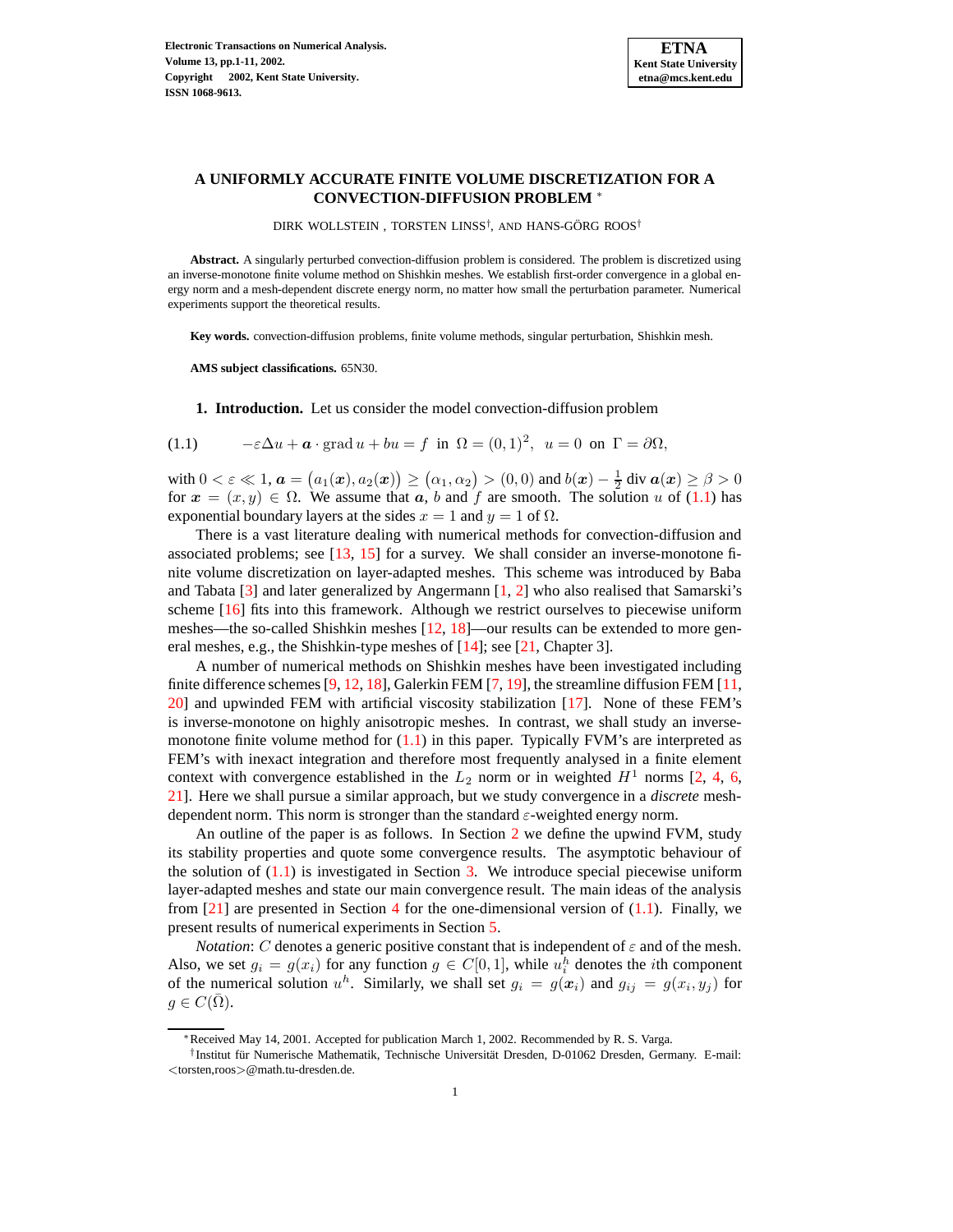<span id="page-1-1"></span><span id="page-1-0"></span>**2. The upwind finite volume method and its stability.** In this section, let  $\Omega \subset \mathbb{R}^2$  be an arbitrary domain with polygonal boundary. We consider the problem

(2.1) 
$$
-\varepsilon \Delta u + \boldsymbol{a} \cdot \text{grad } u + bu = f \text{ in } \Omega, \ u = 0 \text{ on } \Gamma = \partial \Omega,
$$

with  $0 < \varepsilon \ll 1$  and  $b - \frac{1}{2}$  div  $\boldsymbol{a} \ge \beta > 0$ , but no restriction on the sign of  $\boldsymbol{a}$ .

**2.1. The upwind finite volume method on arbitrary meshes.** Let  $\omega = \{x_k\} \subset \Omega$ be a set of mesh points. Let  $\Lambda$  and  $\partial\Lambda$  be the sets of indices of interior and boundary mesh points, i.e.,  $\Lambda := \{k : x_k \in \Omega\}$  and  $\partial \Lambda := \{k : x_k \in \partial \Omega\}$ . Set  $\overline{\Lambda} := \Lambda \cup \partial \Lambda$ . We partition the domain  $\Omega$  into subdomains

$$
\Omega_k:=\big\{\boldsymbol x\in\Omega:\|\boldsymbol x-\boldsymbol x_k\|<\|\boldsymbol x-\boldsymbol x_l\|\ \text{ for all }l\in\bar\Lambda\text{ with }k\neq l\big\}\ \text{ for }k\in\bar\Lambda,
$$

where  $\|\cdot\|$  is the Euclidean norm in  $\mathbb{R}^2$ . We define  $\Gamma_{kl} = \partial \Omega_k \cap \partial \Omega_l$  and we say that two mesh nodes  $x_k \neq x_l$  are adjacent iff  $m_{kl} := \text{meas}_{1D} \Gamma_{kl} \neq 0$ . By  $\Lambda_k$  we mean the set of indices of all mesh nodes that are adjacent to  $x_k$ . Moreover, we define  $d_{kl} := ||x_k - x_l||$ ,  $m_k = \text{meas}_{2D} \Omega_k$ , and we denote by  $n_{kl}$  the outward normal on the boundary part  $\Gamma_{kl}$  of  $\Omega_k$ . Let h, the mesh size, be the maximal distance between two adjacent mesh nodes. For a reasonable discretization of the boundary conditions we shall assume that  $\Gamma \subset \bigcup_{k \in \partial \Lambda} \Omega_k$ .

<span id="page-1-2"></span>To simplify the notation we set  $N_{kl} = n_{kl} \cdot \mathbf{a}((\mathbf{x}_k + \mathbf{x}_l)/2)$ . Then our discretization of  $(2.1)$  is

(2.2a) 
$$
\left[L^h u^h\right]_k = f_k m_k \text{ for } k \in \Lambda, \ u_k^h = 0 \text{ for } k \in \partial \Lambda,
$$

where

$$
(2.2b) \t\t [L^h v]_k := \sum_{l \in \Lambda_k} m_{kl} \left( \frac{\varepsilon}{d_{kl}} - N_{kl} \varrho_{kl} \right) (v_k - v_l) + b_k m_k v_k,
$$

<span id="page-1-4"></span> $\rho_{kl} = \rho (N_{kl} d_{kl}/\varepsilon)$ , and the function  $\rho : \mathbb{R} \to [0,1]$  is assumed to be monotone with

(2.3a) 
$$
\lim_{t \to -\infty} \varrho(t) = 1, \quad \lim_{t \to \infty} \varrho(t) = 0,
$$

<span id="page-1-5"></span>(2.3b) 
$$
1 + (1 - \varrho(t))t \ge 0 \text{ for all } t \in \mathbb{R},
$$

<span id="page-1-3"></span>(2.3c) 
$$
\left[\varrho(t) + \varrho(-t) - 1\right]t = 0 \text{ for all } t \in \mathbb{R},
$$

<span id="page-1-6"></span>(2.3d) 
$$
[1/2 - \varrho(t)]t \ge 0 \text{ for all } t \in \mathbb{R},
$$

(2.3e) 
$$
t \to t\varrho(t)
$$
 is Lipschitz continuous.

For a detailed derivation of the method we refer the reader to [\[1,](#page-9-1) [2\]](#page-9-2) or [\[15,](#page-10-1) III.3.1.2]. Possible choices for  $\rho$  are

$$
\varrho_I(t) = \frac{1}{t} \left( 1 - \frac{t}{\exp t - 1} \right), \quad \varrho_S(t) = \begin{cases} 1/(2+t) & \text{for } t \ge 0, \\ (1-t)/(2-t) & \text{for } t < 0, \end{cases}
$$

and

$$
\varrho_{U,m}(t) = \begin{cases} 0 & \text{for } t > m, \\ \frac{1}{2} & \text{for } t \in [-m, m], \quad \text{with } m \in [0, 1]. \\ 1 & \text{for } t < -m, \end{cases}
$$

The full upwind stabilization  $\varrho_{U,0}$  is due to Baba and Tabata [\[3\]](#page-9-0), while  $\varrho_{U,m}$  with  $m > 0$  was introduced by Angermann. For  $\rho_I$  and  $\rho_S$  we get the two-dimensional analogs of Il'in's [\[5\]](#page-9-8) and of Samarski's scheme [\[16\]](#page-10-2). Further choices of  $\rho$  are mentioned in [\[1\]](#page-9-1).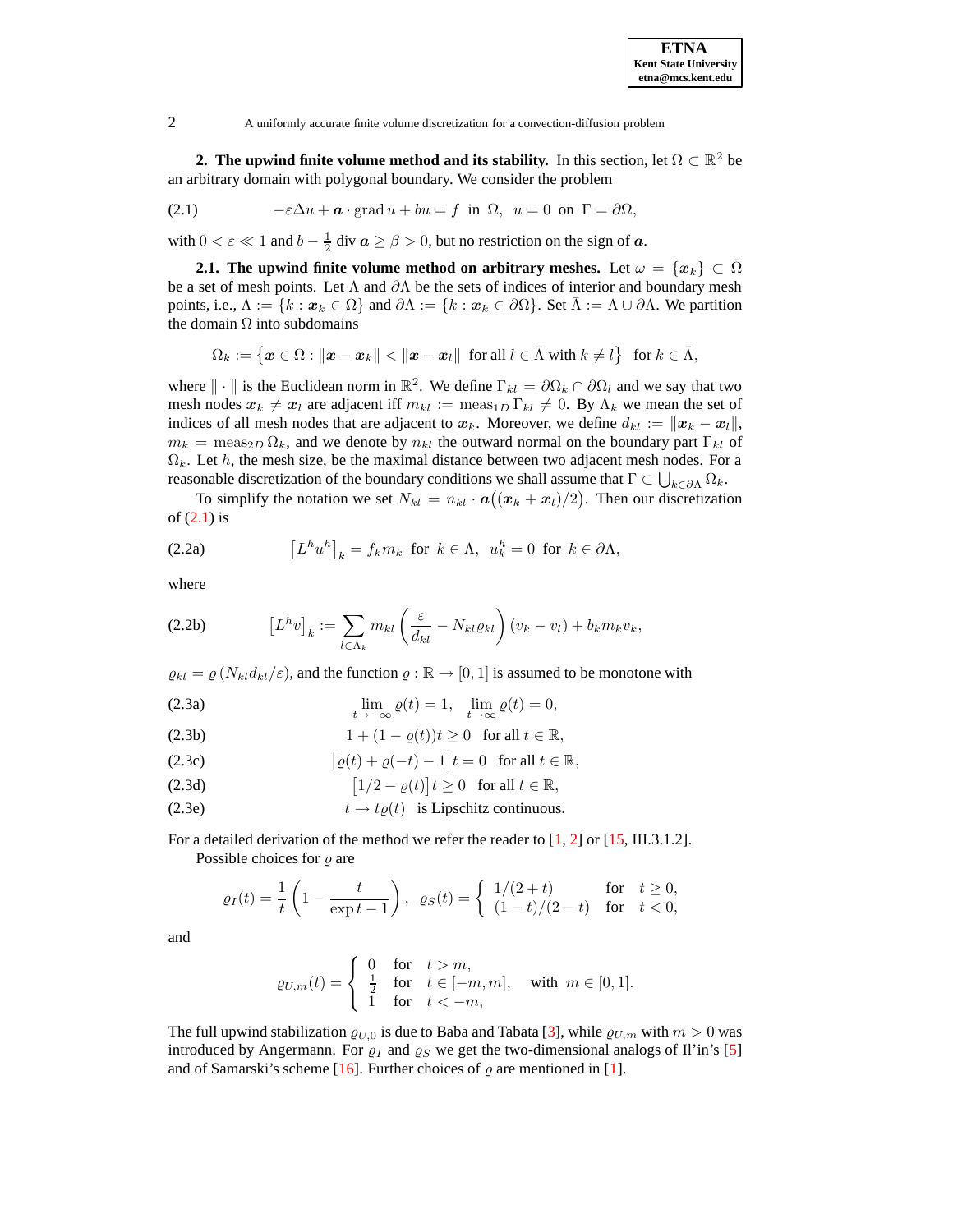## D. Wollstein, T. Linß and H.-G. Roos 3

**2.2. Stability of the scheme.** The construction of the scheme guaranteesthat the system matrix is an M-matrix if  $b > 0$  on  $\Omega$ . Then the discrete problem [\(2.2\)](#page-1-2) has a unique solution for arbitrary right-hand sides  $f$ .

Alternatively, we can derive stability in a special mesh-dependent norm as we shall now show. The FVM can be written in variational form: Find  $u^h \in V_0^h = \{v \in \mathbb{R}^{\text{card }\bar{\Lambda}} : v_k =$ 0 for  $k \in \partial \Lambda$  such that

$$
a_h(u^h, v^h) = f_h(v^h) \text{ for all } v^h \in V_0^h,
$$

where

$$
a_h(v, w) := \sum_{k \in \bar{\Lambda}} \left[L^h v\right]_k w_k \quad \text{and} \quad f_h(w) := \sum_{k \in \bar{\Lambda}} f_k m_k w_k.
$$

We define the norm  $\|\cdot\|_{FV}$  associated with the bilinear form  $a_h$ :

$$
||v||_{FV}^{2} := \varepsilon |v|_{\omega,1}^{2} + |v|_{\omega,\varrho}^{2} + ||v||_{\omega,0}^{2},
$$

where

$$
|v|_{\omega,1}^2 := \frac{1}{2} \sum_{k \in \bar{\Lambda}} \sum_{l \in \Lambda_k} \frac{m_{kl}}{d_{kl}} (v_k - v_l)^2,
$$
  

$$
|v|_{\omega,\varrho}^2 := \frac{1}{2} \sum_{k \in \bar{\Lambda}} \sum_{l \in \Lambda_k} m_{kl} N_{kl} \left(\frac{1}{2} - \varrho_{kl}\right) (v_k - v_l)^2,
$$

and

$$
||v||_{\omega,0}^2 := \sum_{k \in \bar{\Lambda}}^{N-1} m_k v_k^2.
$$

Note that because of  $(2.3d)$  this is a well-defined norm and it is stronger than the discrete ε-weighted energy norm

$$
||v||_{\omega,\varepsilon}^2 := \varepsilon |v|_{\omega,1}^2 + ||v||_{\omega,0}^2 \le ||v||_{FV}^2.
$$

<span id="page-2-0"></span>**THEOREM 2.1.** The bilinear form  $a_h$  is  $V_0^h$  elliptic for h sufficiently small. For any  $\kappa \in (0, \beta)$  *there exists an*  $h^* = h^*(\kappa)$  *such that* 

$$
a_h(v,v) \ge \min(1,\kappa) ||v||_{FV}^2 \text{ for all } v \in V_0^h \text{ and } h \le h^*.
$$

*Proof.* This follows from [\[2,](#page-9-2) proof of Lemma 4]. There  $|w|^2_{\omega, \varrho} \ge 0$  is used to prove coercivity with respect to the  $\varepsilon$ -weighted energy norm, while we have incorporated this term into our mesh-dependent norm  $\|\cdot\|_{FV}$ .  $\Box$ 

In [\[2\]](#page-9-2) the following convergence results for quasi-uniform meshes in the  $\varepsilon$ -weighted energy norm are given:

$$
||u - uh|| \leq C \frac{h}{\sqrt{\varepsilon}} \left[ ||u||_{H^2} + ||f||_{W_q^1} \right]
$$

when  $q > 2$ , and the stronger bound

$$
||u - uh|| \le Ch \left[ ||u||_{H^2} + ||f||_{W_q^1} \right]
$$

if the underlying triangulations have special symmetry properties. Note that neither of these results are uniform, because typically  $||u||_{H^2} = \mathcal{O}\left(\varepsilon^{-3/2}\right)$ .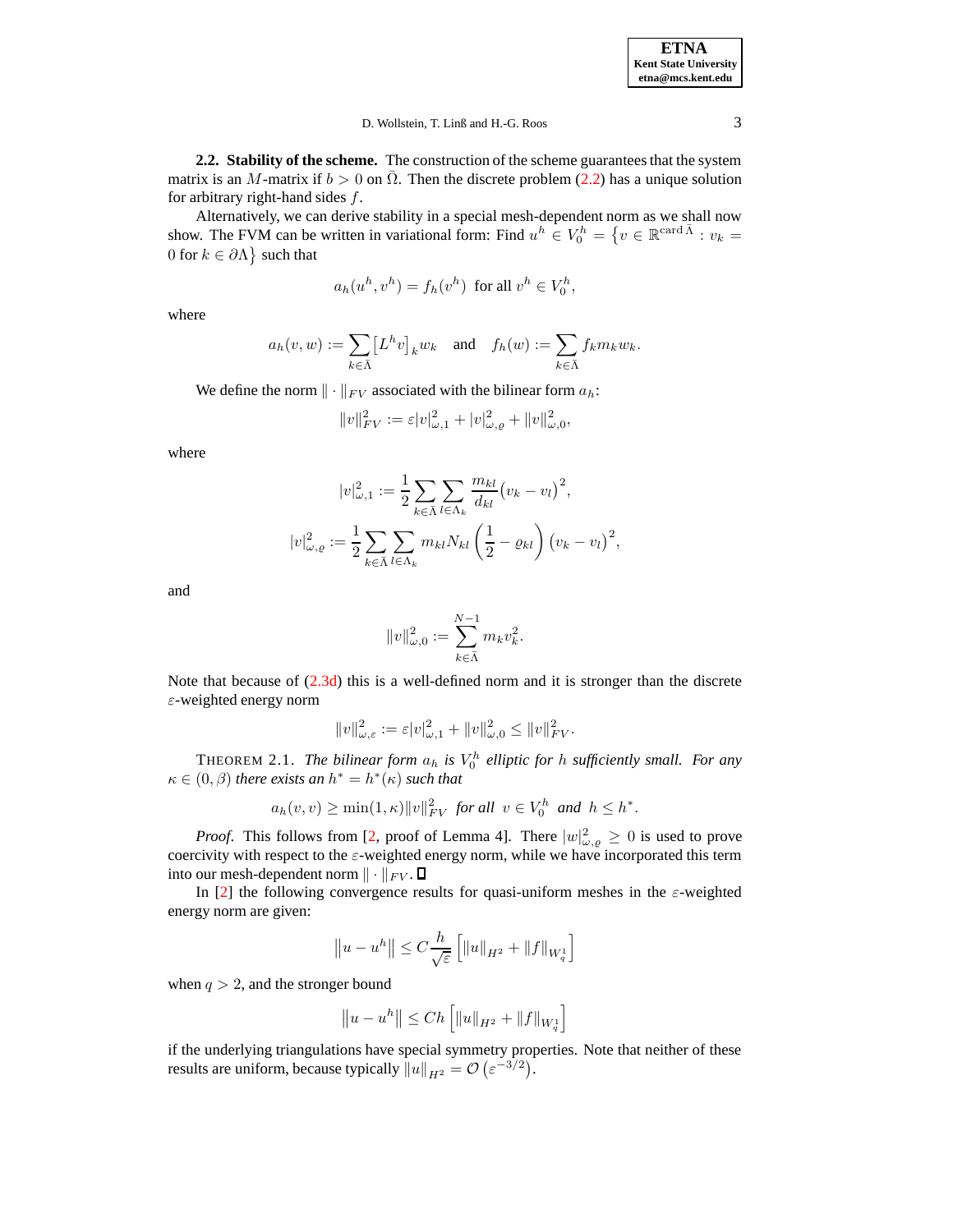<span id="page-3-0"></span>**3. The finite volume method on Shishkin meshes.** In this section we shall study convergence of the FVM in the norm  $\|\cdot\|_{FV}$  on Shishkin meshes which we shall introduce now. Shishkin meshes [\[12,](#page-10-3) [18\]](#page-10-4) are piecewise equidistant meshes, constructed a priori, that partly resolve layers. To construct them correctly, it is crucial to have a precise knowledge of the asymptotic behaviour of the exact solution. Provided  $a$ , b and f are sufficiently smooth and satisfy certain compatibility conditions, the solution  $u$  of  $(1.1)$  can be decomposed as  $u = S + E_1 + E_2 + E_{12}$ , where the regular part S satisfies

$$
\left|\frac{\partial^{i+j}S}{\partial x^i y^j}(\boldsymbol{x})\right| \leq C,
$$

while for the layer terms  $E_1$ ,  $E_2$  and  $E_{12}$  we have

$$
\left|\frac{\partial^{i+j}E_1}{\partial x^i y^j}(\boldsymbol{x})\right| \leq C\varepsilon^{-i} \exp(-\alpha_1(1-x)/\varepsilon),
$$
  

$$
\left|\frac{\partial^{i+j}E_2}{\partial x^i y^j}(\boldsymbol{x})\right| \leq C\varepsilon^{-j} \exp(-\alpha_2(1-y)/\varepsilon),
$$

and

$$
\left|\frac{\partial^{i+j}E_{12}}{\partial x^i\partial y^j}(\boldsymbol{x})\right|\leq C\varepsilon^{-(i+j)}\exp\bigl(-\bigl(\alpha_1(1-x)+\alpha_2(1-y)\bigr)/\varepsilon\bigr),
$$

for  $x = (x, y) \in \Omega$  and  $0 \leq i + j \leq 2$ . Conditions that guarantee the existence of the decomposition are given in [\[10\]](#page-10-11).

Our construction of the Shishkin mesh is based on this decomposition. Let  $N$  be an even positive integer. Let  $\lambda_x$  and  $\lambda_y$  denote two mesh transition parameters defined by

$$
\lambda_x = \min\left(\frac{1}{2}, \frac{2\varepsilon}{\alpha_1} \ln N\right)
$$
 and  $\lambda_y = \min\left(\frac{1}{2}, \frac{2\varepsilon}{\alpha_2} \ln N\right)$ .

The mesh transition parameters have been chosen so that the boundary layer terms in the asymptotic expansion of u (the terms  $E_1$ ,  $E_2$  and  $E_{12}$  above) are of order  $N^{-2}$  on  $[0, \lambda_x] \times$  $[0, \lambda_u].$ 

We specify the mesh points  $\omega = \{(x_i, y_j) \in \Omega : i, j = 0, \dots, N\}$  by

$$
x_i = \begin{cases} 2i(1-\lambda_x)/N & \text{for } i = 0,\dots, N/2, \\ 1-2(N-i)\lambda_x/N & \text{for } i = N/2+1,\dots, N, \end{cases}
$$

<span id="page-3-1"></span>with a similar definition for  $y_j$ .

THEOREM 3.1. *Let* ω *be a tensor-product Shishkin mesh. Suppose* % *satisfies* [\(2.3\)](#page-1-4)*. Then there exists an*  $N_0 > 0$  *that is independent of*  $\varepsilon$  *such that the error of the FVM satisfies* 

$$
||u^h - u||_{FV} \le CN^{-1} \ln^{3/2} N
$$
 for  $N \ge N_0$ .

In Section [4](#page-4-0) we shall give a proof of this theorem for a one-dimensional version of the FVM. We restrict ourselves to one dimension to keep the presentation as simple as possible. The technique presented there needs only minor modifications to analyse the two-dimensional scheme, although the number of merely technical details increases significantly. A complete analysis of the two-dimensional scheme is given in [\[21\]](#page-10-6).

So far the numerical solution  $u^h$  is defined only at the mesh nodes. It can be extended to a function defined on the whole of  $\Omega$  using linear or bilinear interpolation. Introducing the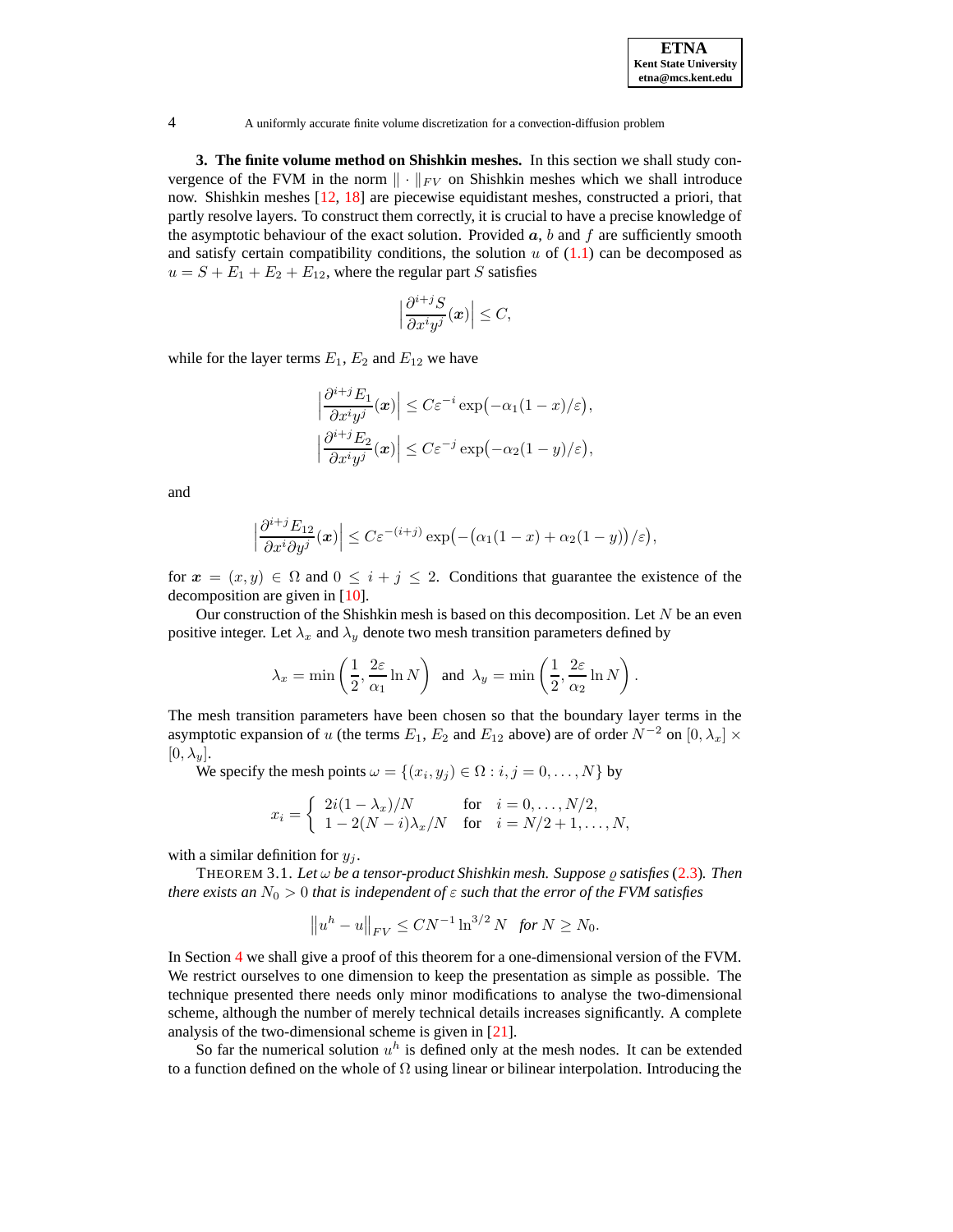| <b>ETNA</b>           |
|-----------------------|
| Kent State University |
| etna@mcs.kent.edu     |

## D. Wollstein, T. Linß and H.-G. Roos 5

continuous energy norm  $||v||_{\varepsilon}^2 := \int_{\Omega} (\varepsilon \operatorname{grad} v \cdot \operatorname{grad} v + v^2)$  for  $v \in H_0^1(\Omega)$ , we can use Theorem [3.1](#page-3-1) and the interpolation error estimates in [\[14,](#page-10-5) [19\]](#page-10-7) to derive

COROLLARY 3.2. Let  $\omega$  be a tensor-product Shishkin mesh. Let  $\varrho$  satisfy [\(2.3\)](#page-1-4). Then *there exists an*  $N_0 > 0$  *that is independent of*  $\varepsilon$  *such that the error of the FVM satisfies* 

$$
\|u^h - u\|_{\varepsilon} \le CN^{-1} \ln^{3/2} N \text{ for } N \ge N_0.
$$

REMARK 1. *In* [\[8\]](#page-9-9) the error of the FVM in the discrete maximum norm  $\|\cdot\|_{\omega,\infty}$  on a *Shishkin mesh was studied. The error of the scheme satisfies*

$$
||u - u^h||_{\omega,\infty} \le CN^{-1}\ln N,
$$

*and* if  $\rho$  *is Lipschitz continuous in*  $(-\delta, \delta)$  *with some fixed*  $\delta > 0$  *then the improved bound* 

$$
||u - u^h||_{\omega,\infty} \leq CN^{-1}
$$

*holds for* N greater *than some threshold value*  $N_{\delta}$  *that depends on*  $\delta$  *only.* 

*Our* numerical experiments in Section [5](#page-9-7) indicate that in the norm  $\|\cdot\|_{FV}$  the scheme *also* has better convergence properties when  $\rho(t)$  is Lipschitz continuous in a neighbourhood  $of t = 0.$ 

REMARK 2. *On*  $\Omega_c := [0, 1 - \lambda_x] \times [0, 1 - \lambda_y]$ *, where the mesh is coarse, we have*  $h \gg \varepsilon$ and therefore  $|v|_{\varrho} = \mathcal{O}(N^{-1/2}) |v|_{\omega,1}$ . This implies the method gives uniformly convergent *approximations of the gradient on*  $\Omega_c$ *:* 

$$
|u - u^h|_{\omega_c, 1} \leq C N^{-1/2} \ln^{3/2} N,
$$

*where*

$$
|v|^2_{\omega_c,1}:=\frac{1}{2}\sum_{\substack{k\in\bar{\Lambda}\\ \boldsymbol{x}_k\in\Omega_c}}\sum_{\substack{l\in\Lambda_k\\ \boldsymbol{x}_l\in\Omega_c}}\frac{m_{kl}}{d_{kl}}\big(v_k-v_l\big)^2.
$$

<span id="page-4-1"></span><span id="page-4-0"></span>**4. Analysis of the finite volume method in one dimension.** In this section we study the convergence of the finite volume method on a Shishkin mesh for the discretization of the two-point boundary value problem

(4.1) 
$$
-\varepsilon u'' + au' + bu = f \text{ for } x \in (0,1), \ u(0) = u(1),
$$

with  $0 < \varepsilon \ll 1$ ,  $a \ge \alpha > 0$ , and  $b - a'/2 \ge \beta > 0$ .

The exact solution of [\(4.1\)](#page-4-1) can be decomposed [\[12\]](#page-10-3) as  $u = S + E$  where, for any fixed order  $q$  that depends on the smoothness of the data, the regular part  $S$  and the layer term  $E$ satisfy (4.2)

$$
\left|S^{(k)}(x)\right| \leq C \text{ and } \left|E^{(k)}(x)\right| \leq C \exp\left(-\alpha(1-x)/\varepsilon\right) \text{ for } x \in [0,1] \text{ and } k=0,\ldots,q.
$$

The weak formulation of [\(4.1\)](#page-4-1) is: Find  $u \in H_0^1(0,1)$  such that

$$
a(u, v) = f(v) \text{ for all } v \in H_0^1(0, 1),
$$

where

$$
a(v, w) = \varepsilon \int_0^1 v' w' + \int_0^1 a v' w + \int_0^1 b v w \text{ and } f(v) = \int_0^1 f v.
$$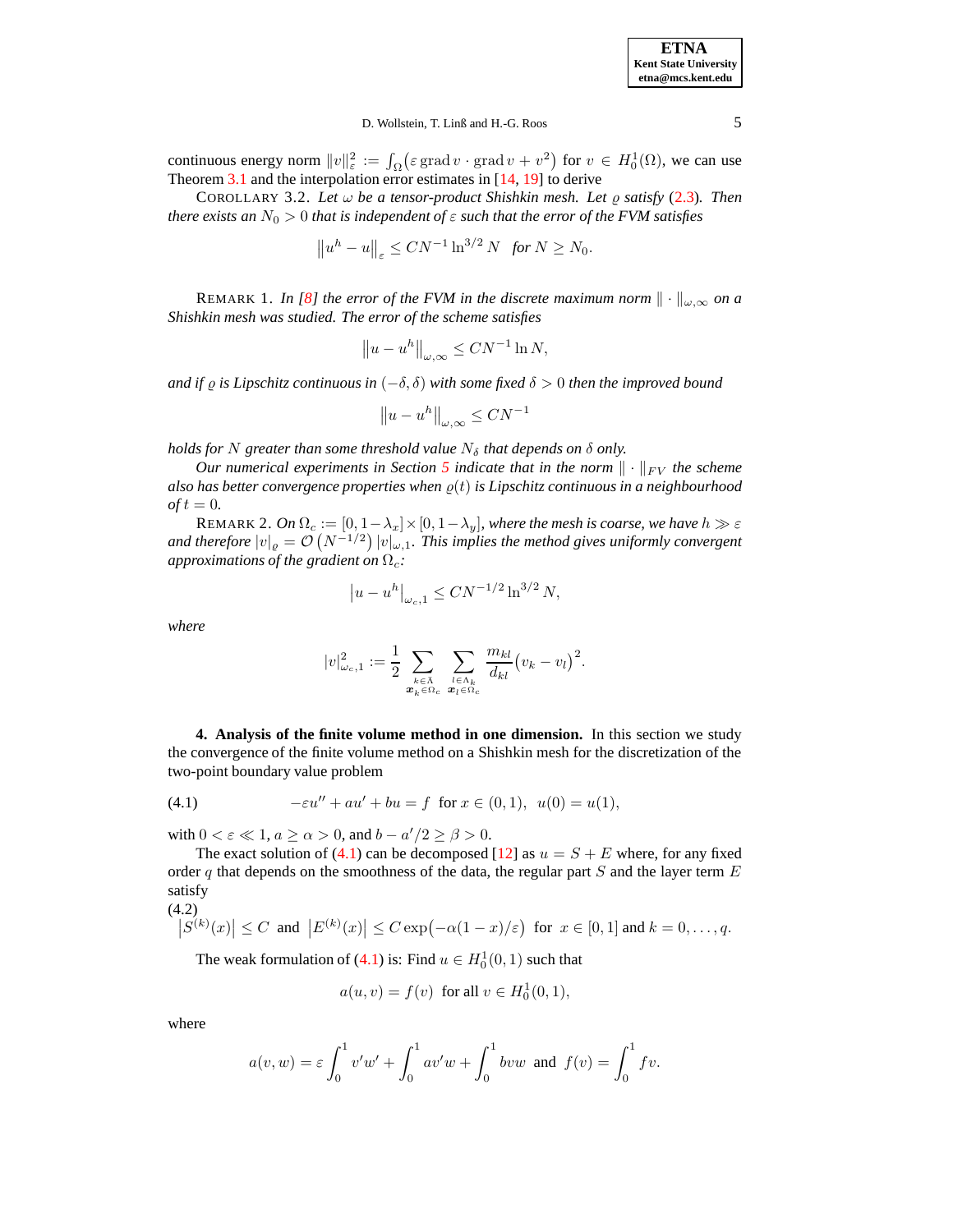We shall consider a mesh with mesh points  $\omega$  :  $0 = x_0 < x_1 < \cdots < x_N = 1$ . Let  $h_i = x_i - x_{i-1}$  denote the local mesh sizes for  $i = 1, ..., N$  and  $\hbar_i = (h_i + h_{i+1})/2$  the averaged step sizes.

The variational form of the FVM in one dimension is: Find  $u^h \in V_0^h = \{v \in \mathbb{R}^{N+1}$ :  $v_0 = v_N = 0$ } such that

$$
a_h(u^h, v^h) = f_h(v^h) \text{ for all } v^h \in V_0^h,
$$

where

$$
a_h(v, w) = \sum_{i=1}^{N-1} [L^h v]_i w_i, \ f_h(w) = \sum_{i=1}^{N-1} h_i f_i v_i,
$$

and

$$
\[L^h v\]_i := -\varepsilon \left( \frac{v_{i+1} - v_i}{h_{i+1}} - \frac{v_i - v_{i-1}}{h_i} \right) + \varrho \left( \frac{a_{i+1/2} h_{i+1}}{\varepsilon} \right) a_{i+1/2} (v_{i+1} - v_i) + \varrho \left( -\frac{a_{i-1/2} h_i}{\varepsilon} \right) a_{i-1/2} (v_i - v_{i-1}) + \hbar_i b_i v_i,
$$

where we have set  $a_{i+1/2} = a((x_i + x_{i+1})/2)$ .

The one-dimensional equivalent of the mesh-dependent norm is

$$
||v||_{FV}^{2} = \varepsilon |v|_{\omega,1}^{2} + |v|_{\omega,\varrho}^{2} + ||v||_{\omega,0}^{2} \text{ with } |v|_{\omega,1}^{2} = \sum_{i=1}^{N} h_{i}^{-1} (v_{i} - v_{i-1})^{2},
$$
  

$$
|v|_{\omega,\varrho}^{2} = \sum_{i=1}^{N} a_{i-1/2} \left[ \frac{1}{2} - \varrho \left( \frac{a_{i-1/2}h_{i}}{\varepsilon} \right) \right] (v_{i} - v_{i-1})^{2} \text{ and } ||v||_{\omega,0}^{2} = \sum_{i=1}^{N-1} h_{i} v_{i}^{2}.
$$

We shall also use the discrete energy norm  $||v||_{\omega,\varepsilon}^2 := \varepsilon |v_{\omega,1}^2 + ||v||_{\omega,0}^2$  and the continuous energy norm

<span id="page-5-0"></span>
$$
||v||_{\varepsilon}^{2} := \varepsilon \int_{0}^{1} v'(x)^{2} dx + \int_{0}^{1} v(x)^{2} dx.
$$

We start our analysis from Theorem [2.1](#page-2-0) and follow the standard approach of the Strang Lemma [\[15,](#page-10-1) III.3.1.2]. For any  $v \in \mathbb{R}^{N+1}$  or  $v \in C[0,1]$  let  $v^I$  denote the piecewise linear interpolant of v on the mesh given. Set  $\eta = (u^h)^I - u^I$ . Then

$$
(4.3) \quad C\|\eta\|_{FV}^2 \le a_h(\eta,\eta) \le |a(u - u^I, \eta)| + |a(u^I, \eta) - a_h(u^I, \eta)| + |f_h(\eta) - f(\eta)|
$$

<span id="page-5-1"></span>for  $h = \max h_i$  sufficiently small.

The terms on the right-hand side will be bounded separately. PROPOSITION 4.1. *On a Shishkin mesh we have*

$$
|a(u - u^I, \eta)| \le CN^{-1} \ln N \|\eta\|_{\omega,\varepsilon}.
$$

*Proof*. From [\[19\]](#page-10-7) we have

$$
|a(u - u^I, \eta)| \le CN^{-1}\ln N \|\eta\|_{\varepsilon}.
$$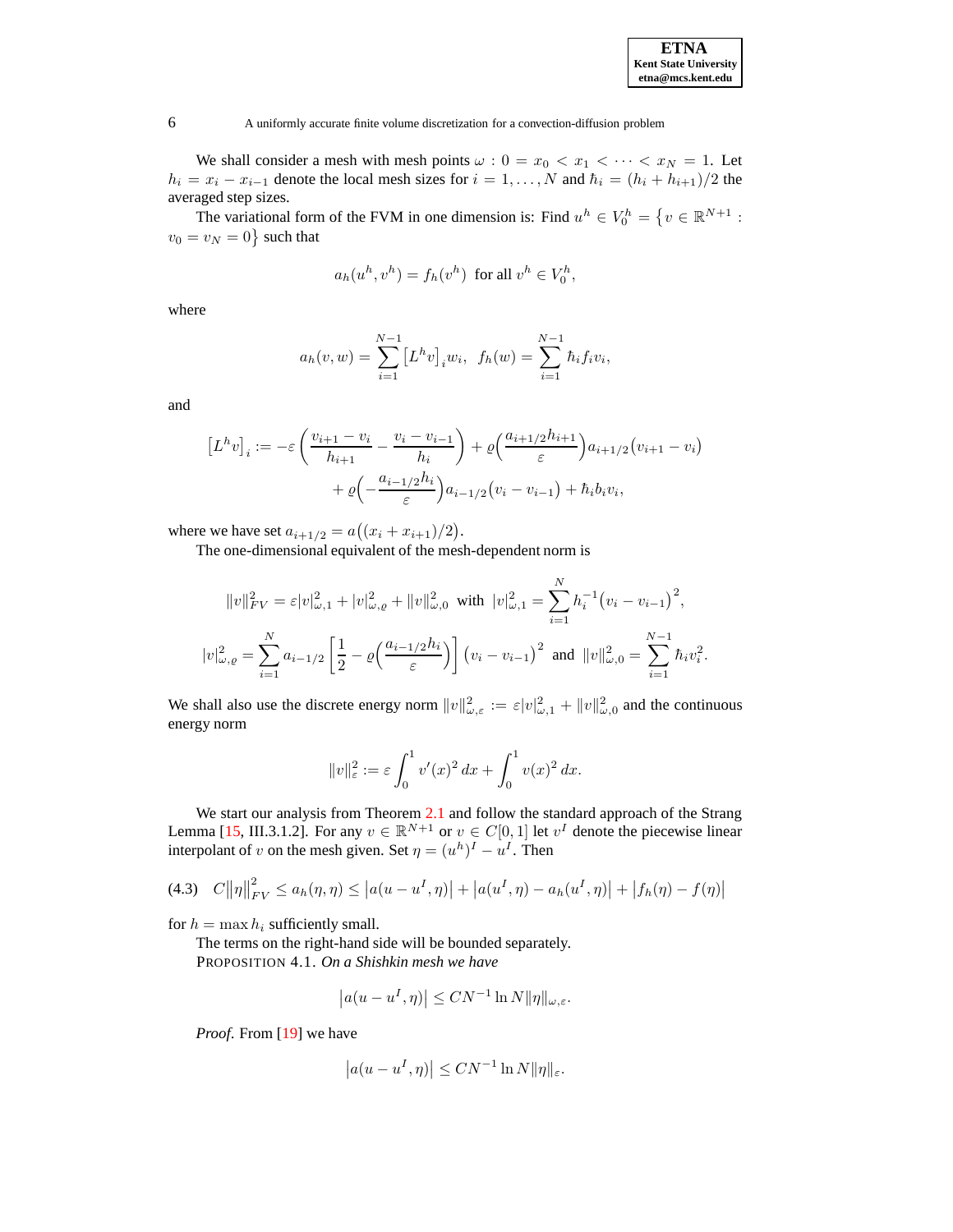| <b>ETNA</b>                  |
|------------------------------|
| <b>Kent State University</b> |
| etna@mcs.kent.edu            |

.

# D. Wollstein, T. Linß and H.-G. Roos 7

To complete the proof, we use the fact that on  $V_0^h$  the continuous norm  $\|\cdot\|_{\varepsilon}$  and the discrete norm  $\|\cdot\|_{\omega,\varepsilon}$  are equivalent.

PROPOSITION 4.2. *Let* ω *be an arbitrary mesh with maximal step size* h*. Then*

$$
\left|f_h(\eta) - f(\eta)\right| \le C h ||\eta||_{\omega,0}.
$$

*Proof.* Denoting by  $\varphi_i$  the usual basis functions for linear finite elements, we have

$$
\left| \int_{x_{i-1}}^{x_i} (f \varphi_i)(x) dx - \frac{h_i}{2} f_i \right| = \left| \int_{x_{i-1}}^{x_i} \left\{ f_i + \int_{x_i}^x f'(s) ds \right\} \varphi_i(x) dx - \frac{h_i}{2} f_i \right| \leq \frac{h_i^2}{2} ||f'||_{\infty}.
$$

Thus

<span id="page-6-2"></span>
$$
|f(\eta) - f_h(\eta)| = \Big| \sum_{i=1}^{N-1} \eta_i \Big\{ \int_{x_{i-1}}^{x_{i+1}} (f\varphi_i)(x) dx - \hbar_i f_i \Big\} \Big|
$$
  

$$
\leq ||f'||_{\infty} h \sum_{i=1}^{N-1} \hbar_i |\eta_i| \leq ||f'||_{\infty} h ||\eta||_{\omega,0}.
$$

 $\Box$ 

Finally we bound  $|a(u^I, \eta) - a_h(u^I, \eta)|$ . We have

(4.4) 
$$
a(u^I, \eta) - a_h(u^I, \eta) = a_r(u^I, \eta) - a_{h,r}(u^I, \eta) + a_c(u^I, \eta) - a_{h,c}(u^I, \eta),
$$

where

$$
a_r(u^I, \eta) = \int_0^1 bu^I \eta, \quad a_{h,r}(u^I, \eta) = \sum_{i=1}^{N-1} h_i b_i u_i \eta_i, \quad a_c(u^I, \eta) = \int_0^1 a(u^I) \eta,
$$

and

$$
a_{h,c}(u^I, \eta) = \sum_{i=1}^{N-1} \left\{ \varrho \left( \frac{a_{i+1/2} h_{i+1}}{\varepsilon} \right) a_{i+1/2} (u_{i+1} - u_i) + \varrho \left( -\frac{a_{i-1/2} h_i}{\varepsilon} \right) a_{i-1/2} (u_i - u_{i-1}) \right\} \eta_i
$$

<span id="page-6-1"></span>PROPOSITION 4.3. *Let* ω *be a Shishkin mesh. Then*

<span id="page-6-0"></span>
$$
\left| a_r(u^I, \eta) - a_{h,r}(u^I, \eta) \right| \le CN^{-1} \ln N \|\eta\|_\omega.
$$

*Proof.* By the definition of  $a_{h,r}$  and  $a_r$ , we have

$$
(4.5) \quad a_{h,r}(u^I, \eta)_i - a_r(u^I, \eta) = \sum_{i=1}^{N-1} \Biggl\{ \int_{x_{i-1}}^{x_i} \bigl( bu^I \varphi_i \bigr)(x) dx - \frac{h_i}{2} b_i u_i \Biggr\} \eta_i + \sum_{i=1}^{N-1} \Biggl\{ \int_{x_i}^{x_{i+1}} \bigl( bu^I \varphi_i \bigr)(x) dx - \frac{h_{i+1}}{2} b_i u_i \Biggr\} \eta_i.
$$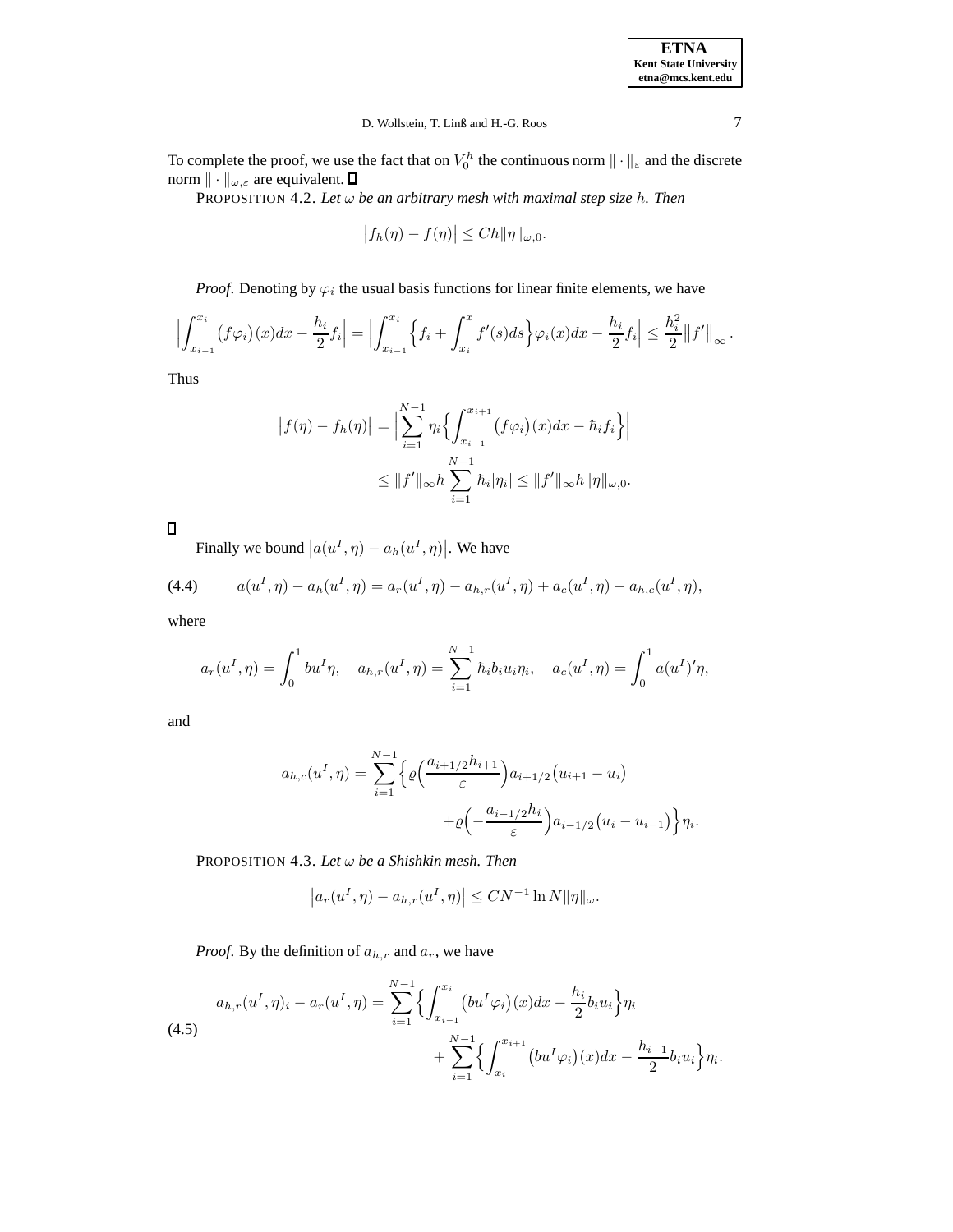A Taylor expansion with the integral form of the remainder gives (4.6)

$$
d_{r,i}^- := \int_{x_{i-1}}^{x_i} (bu^I \varphi_i)(x) dx - \frac{h_i}{2} b_i u_i = \int_{x_{i-1}}^{x_i} \int_{x_i}^x (b'u^I + b\frac{u_i - u_{i-1}}{h_i})(s) ds \varphi_i(x) dx
$$

Using the decomposition  $u = S + E$ , we see that

<span id="page-7-0"></span>
$$
|u_i - u_{i-1}| \leq CN^{-1}\ln N.
$$

We apply this bound to  $(4.6)$  to get

$$
\left|\sum_{i=1}^{N-1} d_{r,i}^{-} \eta_i\right| \leq C N^{-1} \ln N \sum_{i=1}^{N/2} h_i|\eta_i| \leq C N^{-1} \ln N \|\eta\|_{\omega}.
$$

We obtain

$$
\Big|\sum_{i=1}^{N-1} d_{r,i}^{-} \eta_i\Big| \leq C N^{-1} \ln N \|\eta\|_{\omega},
$$

<span id="page-7-2"></span>with a similar bound for the second sum in  $(4.5)$ .  $\Box$ 

 $\overline{\phantom{a}}$ 

PROPOSITION 4.4. Let  $\varrho$  *satisfy* [\(2.3\)](#page-1-4). *Suppose*  $\omega$  *is a Shishkin mesh. Then* 

$$
|a_c(u^I, \eta) - a_{h,c}(u^I, \eta)| \le CN^{-1} \ln^{3/2} N \|\eta\|_{\omega, \varepsilon}.
$$

*Proof*. We have

$$
a_c(u^I, \eta) - a_{h,c}(u^I, \eta)
$$
  
= 
$$
\sum_{i=1}^N \left\{ \int_{x_{i-1}}^{x_i} (a(u^I)'\eta)(x) dx - \left[ \varrho \left( \frac{a_{i-1/2}h_i}{\varepsilon} \right) \eta_{i-1} + \varrho \left( -\frac{a_{i-1/2}h_i}{\varepsilon} \right) \eta_i \right] a_{i-1/2}(u_i - u_{i-1}) \right\},
$$

and

<span id="page-7-1"></span>
$$
\int_{x_{i-1}}^{x_i} \left( a(u^I)' \eta \right) (x) \, dx
$$
\n
$$
= a_{i-1/2} \left( u_i - u_{i-1} \right) \frac{\eta_i + \eta_{i-1}}{2} + \int_{x_{i-1}}^{x_i} \left\{ \int_{x_{i-1/2}}^x a'(s) \, ds \frac{u_i - u_{i-1}}{h_i} \eta(x) \right\} dx.
$$

We combine these two equations and use  $(2.3c)$ . We get

$$
a_c(u^I, \eta) - a_{h,c}(u^I, \eta) = \sum_{i=1}^N \left[ \frac{1}{2} - \varrho \left( \frac{a_{i-1/2}h_i}{\varepsilon} \right) \right] \left( \eta_{i-1} - \eta_i \right) \left( u_i - u_{i-1} \right) a_{i-1/2} + \sum_{i=1}^N \int_{x_{i-1/2}}^{x_i} \left\{ \int_{x_{i-1/2}}^x a'(s) \, ds \frac{u_i - u_{i-1}}{h_i} \eta(x) \right\} dx.
$$

The second sum can be bounded using the argument from the proof of Proposition [4.3.](#page-6-1) We get

$$
(4.8) \qquad \Big|\sum_{i=1}^N \int_{x_{i-1}}^{x_i} \Big\{ \int_{x_{i-1/2}}^x a'(s) \, ds \frac{u_i - u_{i-1}}{h_i} \eta(x) \Big\} dx \Big| \leq C N^{-1} \ln N \|\eta\|_{\omega}.
$$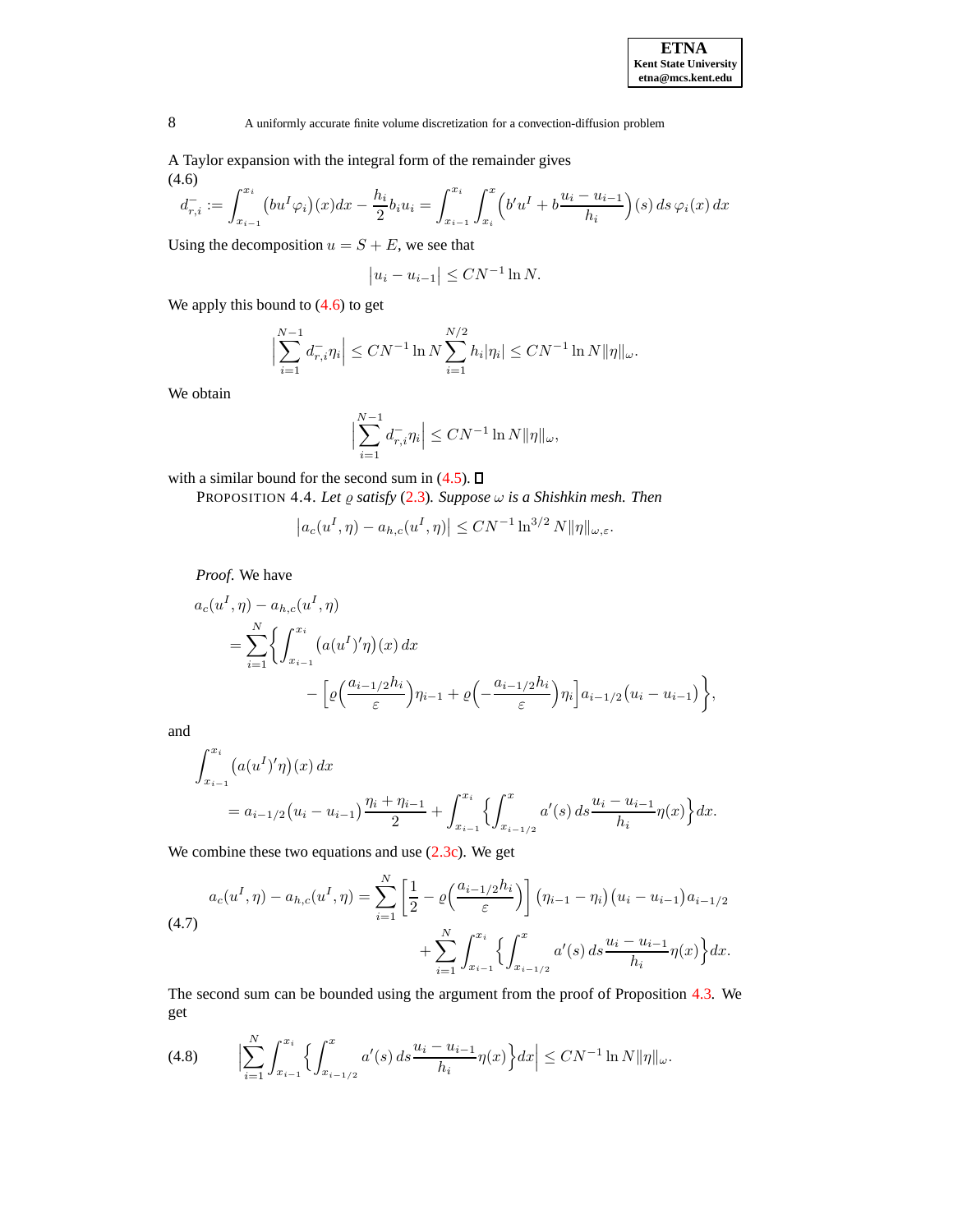| <b>ETNA</b>                  |
|------------------------------|
| <b>Kent State University</b> |
| etna@mcs.kent.edu            |

## D. Wollstein, T. Linß and H.-G. Roos 9

Next we bound the first sum in [\(4.7\)](#page-7-1). For  $i > N/2$  we have  $|u_i - u_{i-1}| \leq CN^{-1} \ln N$ . Thus

(4.9) 
$$
\left| \sum_{i=N/2+1}^{N} \left[ \frac{1}{2} - \varrho \left( \frac{a_{i-1/2} h_i}{\varepsilon} \right) \right] \left( \eta_{i-1} - \eta_i \right) \left( u_i - u_{i-1} \right) a_{i-1/2} \right|
$$
  

$$
\leq CN^{-1} \ln N \sum_{i=N/2+1}^{N} \left| \eta_i - \eta_{i-1} \right| \leq CN^{-1} \ln^{3/2} N \varepsilon^{1/2} |\eta|_{\omega,1}.
$$

For  $i \le N/2$  we use the splitting  $u = S + E$  of the exact solution. We start with E. We have  $E_i \leq CN^{-2}$  for  $i \leq N/2$ . Hence

(4.10) 
$$
\left| \sum_{i=1}^{N/2} \left[ \frac{1}{2} - \varrho \left( \frac{a_{i-1/2} h_i}{\varepsilon} \right) \right] \left( \eta_{i-1} - \eta_i \right) \left( E_i - E_{i-1} \right) a_{i-1/2} \right|
$$

$$
\leq C N^{-2} \sum \left( |\eta_i| + |\eta_{i-1}| \right) \leq C N^{-1} ||\eta||_{\omega}.
$$

Finally, we consider the regular solution component S. To simplify the notation let

$$
\gamma_{i-1/2} := a_{i-1/2} \left[ \frac{1}{2} - \varrho \left( \frac{a_{i-1/2} h_i}{\varepsilon} \right) \right].
$$

Using summation by parts we get

$$
\sum_{i=1}^{N/2} \gamma_{i-1/2} (S_i - S_{i-1}) (\eta_{i-1} - \eta_i) = \gamma_{N/2-1/2} (S_{N/2} - S_{N/2-1}) \eta_{N/2}
$$
  
- 
$$
\sum_{i=1}^{N/2-1} \gamma_{i+1/2} (S_{i+1} - 2S_i + S_{i-1}) \eta_i + \sum_{i=1}^{N/2-1} (\gamma_{i-1/2} - \gamma_{i+1/2}) (S_i - S_{i-1}) \eta_i.
$$

Taylor expansions for S give  $|S_{i+1} - 2S_i + S_{i-1}| \leq CN^{-2}$  and  $|S_i - S_{i-1}| \leq CN^{-1}$ , while [\(2.3e\)](#page-1-6) implies  $|\gamma_{i-1/2} - \gamma_{i+1/2}| \leq CN^{-1}$ . Thus

(4.11) 
$$
\left| \sum_{i=1}^{N/2} \gamma_{i-1/2} (S_i - S_{i-1}) (\eta_{i-1} - \eta_i) \right|
$$
  
 
$$
\leq CN^{-1} \left( \| \eta \|_{\omega} + |\eta_{N/2}| \right) \leq CN^{-1} \ln^{1/2} N \| \eta \|_{\omega, \varepsilon},
$$

because

<span id="page-8-0"></span>
$$
|\eta_{N/2}| \leq \sum_{i=N/2+1}^{N} |\eta_i - \eta_{i-1}| \leq \ln^{1/2} N \varepsilon^{1/2} |\eta|_{\omega,1}.
$$

Collecting  $(4.7)$ – $(4.11)$ , we complete the proof.  $\Box$ 

We combine  $(4.3)$ ,  $(4.4)$  and propositions  $4.1-4.4$  $4.1-4.4$  to get our main convergence result.

THEOREM 4.5. Let  $\varrho$  *satisfy* [\(2.3\)](#page-1-4) *and let*  $\omega$  *be a Shishkin mesh. Then there exists an*  $N_0 > 0$  *that is independent of*  $\varepsilon$  *such that* 

$$
||u^h - u||_{FV} \le CN^{-1} \ln^{3/2} N \text{ for } N \ge N_0.
$$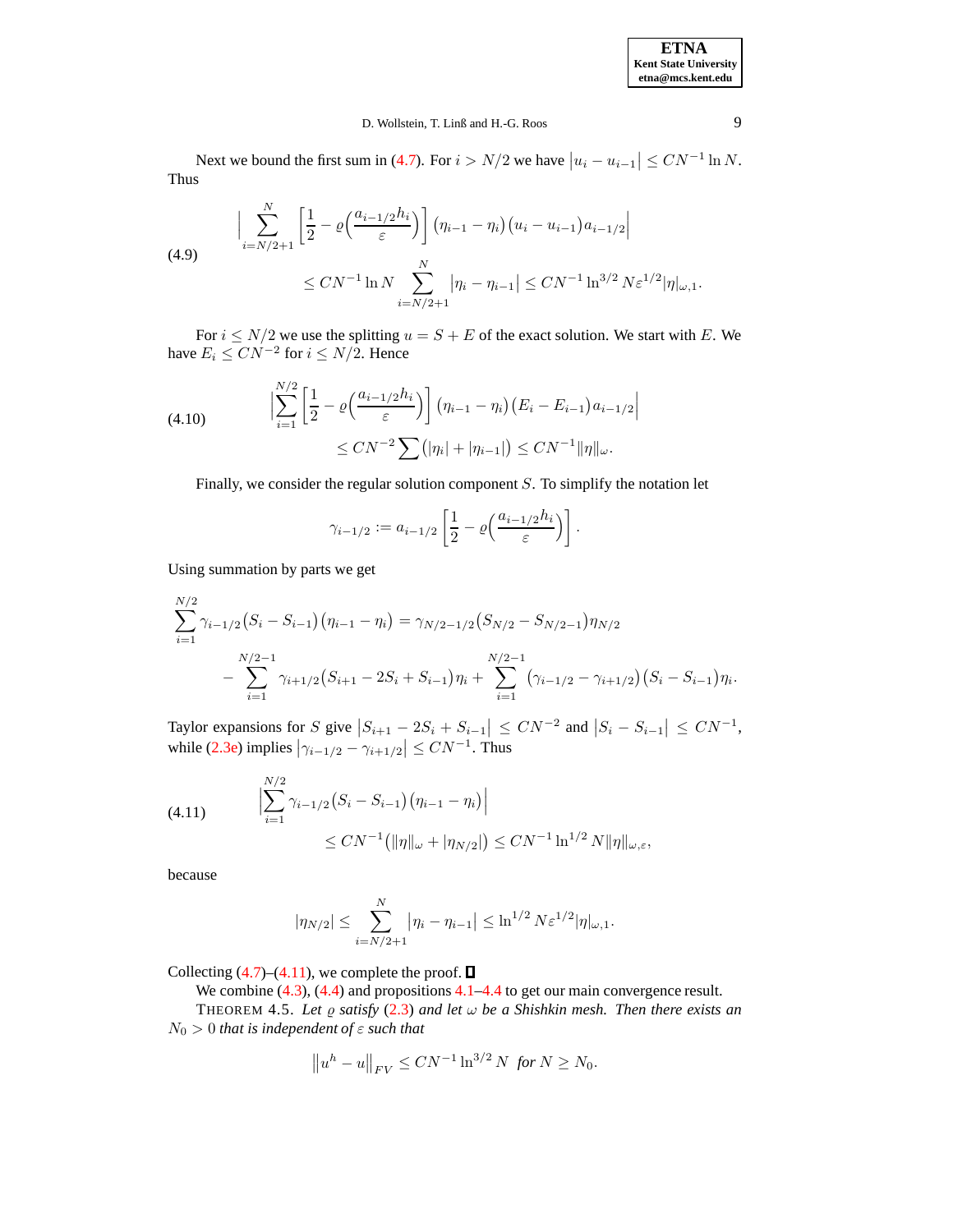**5. Numerical results.** We study the performance of the method when applied to the test problem

$$
-\varepsilon \Delta u + (3-x)u_x + (4-y)u_y + u = f(x, y) \text{ in } \Omega = (0,1)^2, u = 0 \text{ on } \Gamma = \partial \Omega,
$$

where the right-hand side is chosen so that

$$
u(x,y) = \sin x \left( 1 - \exp\left(-2(1-x)/\varepsilon\right) \right) y^2 \left( 1 - \exp\left(-3(1-y)/\varepsilon\right) \right)
$$

is the exact solution. This function exhibits typical boundary layer behaviour. For our tests we take  $\varepsilon = 10^{-8}$  which is a sufficiently small choice to bring out the singularly perturbed nature of the problem. Almost identical results are obtained for smaller values of  $\varepsilon$ .

Tables [5.1](#page-9-10) and [5.2](#page-10-12) display the results of our numerical experiments. They contain the errors of the FVM and the corresponding rates of convergence measured in both the meshdependent FV norm and the discrete  $\varepsilon$ -weighted energy norm for various choices of  $\rho$ . The

|                | $\varrho_{U,0}$             |      |                                             |      | $\varrho_{U,1}$             |      |                                                  |      |  |
|----------------|-----------------------------|------|---------------------------------------------|------|-----------------------------|------|--------------------------------------------------|------|--|
|                | $\overline{\ u-u^h\ _{FV}}$ |      | $\ \overline{u-u^h}\ _{\omega,\varepsilon}$ |      | $\overline{\ u-u^h\ _{FV}}$ |      | $  u-u^h  $<br>$\mathbb{I} \omega . \varepsilon$ |      |  |
| $\overline{N}$ | error                       | rate | error                                       | rate | error                       | rate | error                                            | rate |  |
| 16             | $2.0194e-1$                 | 0.69 | 1.5947e-1                                   | 0.57 | 9.3700e-2                   | 0.92 | 5.6303e-2                                        | 0.89 |  |
| 32             | 1.2529e-1                   | 0.74 | 1.0753e-1                                   | 0.66 | 4.9547e-2                   | 0.95 | 3.0347e-2                                        | 0.93 |  |
| 64             | 7.5247e-2                   | 0.78 | 6.8198e-2                                   | 0.73 | 2.5565e-2                   | 0.97 | 1.5947e-2                                        | 0.95 |  |
| 128            | 4.3870e-2                   | 0.81 | 4.1159e-2                                   | 0.78 | 1.3028e-2                   | 0.98 | 8.2497e-3                                        | 0.97 |  |
| 256            | 2.4983e-2                   | 0.84 | 2.3951e-2                                   | 0.82 | 6.5919e-3                   | 0.99 | 4.2205e-3                                        | 0.98 |  |
| 512            | 1.3978e-2                   | 0.86 | 1.3581e-2                                   | 0.84 | 3.3206e-3                   | 0.99 | 2.1422e-3                                        | 0.99 |  |
| 1024           | 7.7178e-3                   |      | 7.5616e-3                                   |      | 1.6680e-3                   |      | 1.0814e-3                                        |      |  |
| TABLE 5.1      |                             |      |                                             |      |                             |      |                                                  |      |  |

*The FVM on Shishkin meshes;*  $\varrho_{U,m}$ .

<span id="page-9-10"></span>numbers are clear illustrations of the theoretical results of Theorem [3.1.](#page-3-1) We also observe better (first-order) convergence when a  $\varrho(t)$  is used that is Lipschitz continuous near  $t = 0$ , i. e., for  $\varrho_S$ ,  $\varrho_{U,1}$  and  $\varrho_I$ , while for  $\varrho_{U,0}$  we observe convergence that is slightly slower than first order.

#### REFERENCES

- <span id="page-9-1"></span>[1] L. ANGERMANN, *Numerical solution of second-order elliptic equations on plane domains*, Math. Model. Numer. Anal., 25 (1991), pp. 169-191.
- <span id="page-9-2"></span>[2] , *Error estimates for the finite-element solution of an elliptic singularly perturbed problem*, IMA J. Numer. Anal., 15 (1995), pp. 161-196.
- <span id="page-9-0"></span>[3] K. BABA AND M. TABATA, *On a conservative upwind finite element scheme for convective diffusion equations*, RAIRO Anal. Numer., 15 (1981), pp. 3-25.
- <span id="page-9-5"></span>[4] J. BEY, *Finite-Volumen- und Mehrgitter-Verfahren fur¨ elliptische Randwertprobleme*, B. G. Teubner, Stuttgart, Leipzig, 1998.
- <span id="page-9-8"></span>[5] A. M. IL'IN, *A difference scheme for a differential equation with a small parameter affecting the highest derivative*, Mat. Zametki, 6 (1969), pp. 237-248, in Russian.
- <span id="page-9-6"></span>[6] P. KNABNER AND L. ANGERMANN, *Numerik partieller Differentialgleichungen. Eine anwendungsorientierte Einführung*, Springer, Berlin 2000.
- <span id="page-9-4"></span>[7] T. LINSS, *Uniform superconvergence of a Galerkin finite element method on Shishkin-type meshes*, Numer. Methods Partial Differential Equations, 16 (2000), pp. 426-440.
- <span id="page-9-9"></span>[8] , *Uniform pointwise convergence of an upwind finite volume method on layer-adapted meshes*, ZAMM Z. Angew. Math. Mech., 82 (2002), pp. 247-254.
- <span id="page-9-3"></span>[9] T. LINSS AND M. STYNES, *A hybrid difference scheme on a Shishkin mesh for linear convection-diffusion problems*, Numer. Appl. Math., 31 (1999), pp. 255-270.

<span id="page-9-7"></span>